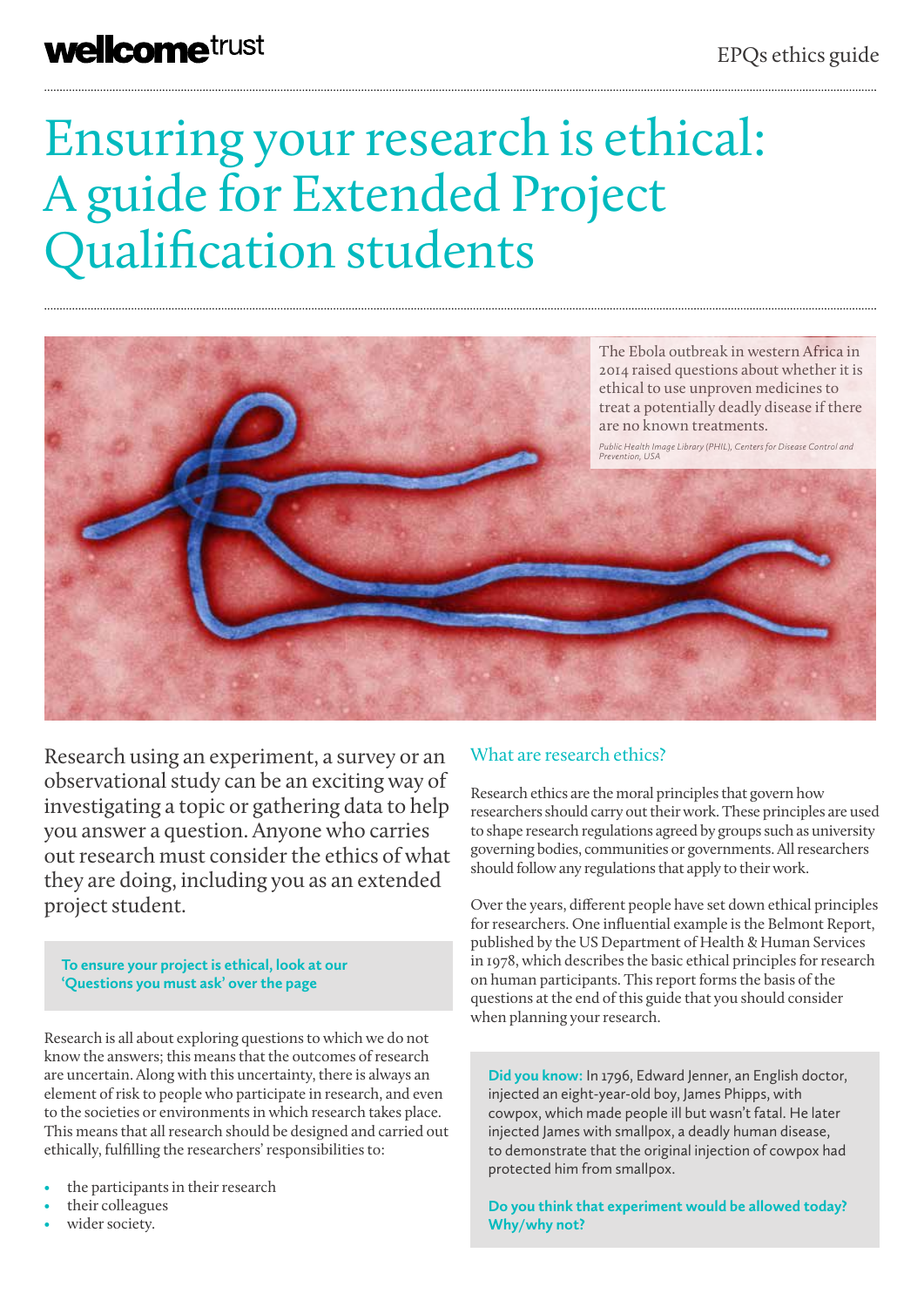To help researchers ensure that their work is ethical, many organisations produce their own guidelines: checklists of dos and don'ts which set out the practical steps a researcher should take to make sure that their research is ethical. Ethical guidelines protect the participants or subjects of research, from plants to animals and humans.

## How does this apply to me?

When you are planning a piece of research you should spend some time thinking about its ethical implications, which means thinking about what you might need to do to protect people who take part and/or the environment, including animals and plants. On the next two pages, you will find a set of questions that will help you do this. Work through them carefully and think about how each one might apply to your research. You could also use the 'Useful links' to find out what guidelines other organisations have set out for researchers in your field. You may even want to focus your project on ethics!

As you work through the questions you might identify parts of your research that put yourself, your participants or the wider environment at risk and are therefore unethical. At this stage you might find it useful to discuss your plans with others, or maybe seek expert advice. You may need to alter your plans to make sure that your research is safe. This could mean making a change to the methods you use – for example, changing the way you record information about your participants or making a note of a point when you will need to be particularly careful or sensitive. Any data that you collect about individuals should be made anonymous (concealing people's identities) and handled confidentially (limiting who can access it). You should record all your observations and any actions you decide to take in your project log.

**Did you know:** All research carried out by universities, medical organisations and industry (such as pharmaceutical companies) will have gone through an ethical approval process (the precise process will vary in each case). For example, a researcher will write a report describing their research process, including how they will address any ethical concerns, and submit this report for review by a 'Research Ethics Committee' (or similar), which will decide whether the research can go ahead, or whether the approach should be modified first.

#### **Why do you think it is important for research processes to be submitted for ethical review?**

## Evaluation

The guidelines and principles that researchers use change and develop to keep up with advances in knowledge and technological and cultural changes. Evaluating research and recording the lessons learned enables researchers to learn from shared experience and avoid repeating harmful mistakes.

At the end of your project, you should look back at your research and reflect on how you planned for and managed the ethical implications of your work. There may have been problems that you did not anticipate, or your work may have had an impact that you did not predict. Record what you think went well, what you found difficult and what you would do differently if you were to repeat the same research. You should share this with your peers and include and discuss it in your presentation.

### Useful links

Educational activities to encourage discussion of bioethics from the Nuffield Council on Bioethics: **http://bit.ly/1qABEeP**

Guide to ethics in research from the Social Research Association: **http://bit.ly/1onGPKh**

Ethical guidelines for research involving human from the US Department of Health and Human Services: **http://1.usa.gov/1uhTwMs**

The Universal Ethical Code for Scientists by the Government Office for Science: **http://bit.ly/1weTXqf**

Engineering Ethics from the Royal Academy of Engineering: **http://bit.ly/1tqJpSI**

Guide to Environmental Responsibility for Expeditions from the British Ecological Society: **http://bit.ly/1weU0lN**

Useful ways of thinking about the ethics of research involving human beings from Bryn Mawr College: **http://bit.ly/1rUHKZJ**

Guide to producing an informed consent form by the World Health Organisation: **http://bit.ly/1xD0iA0**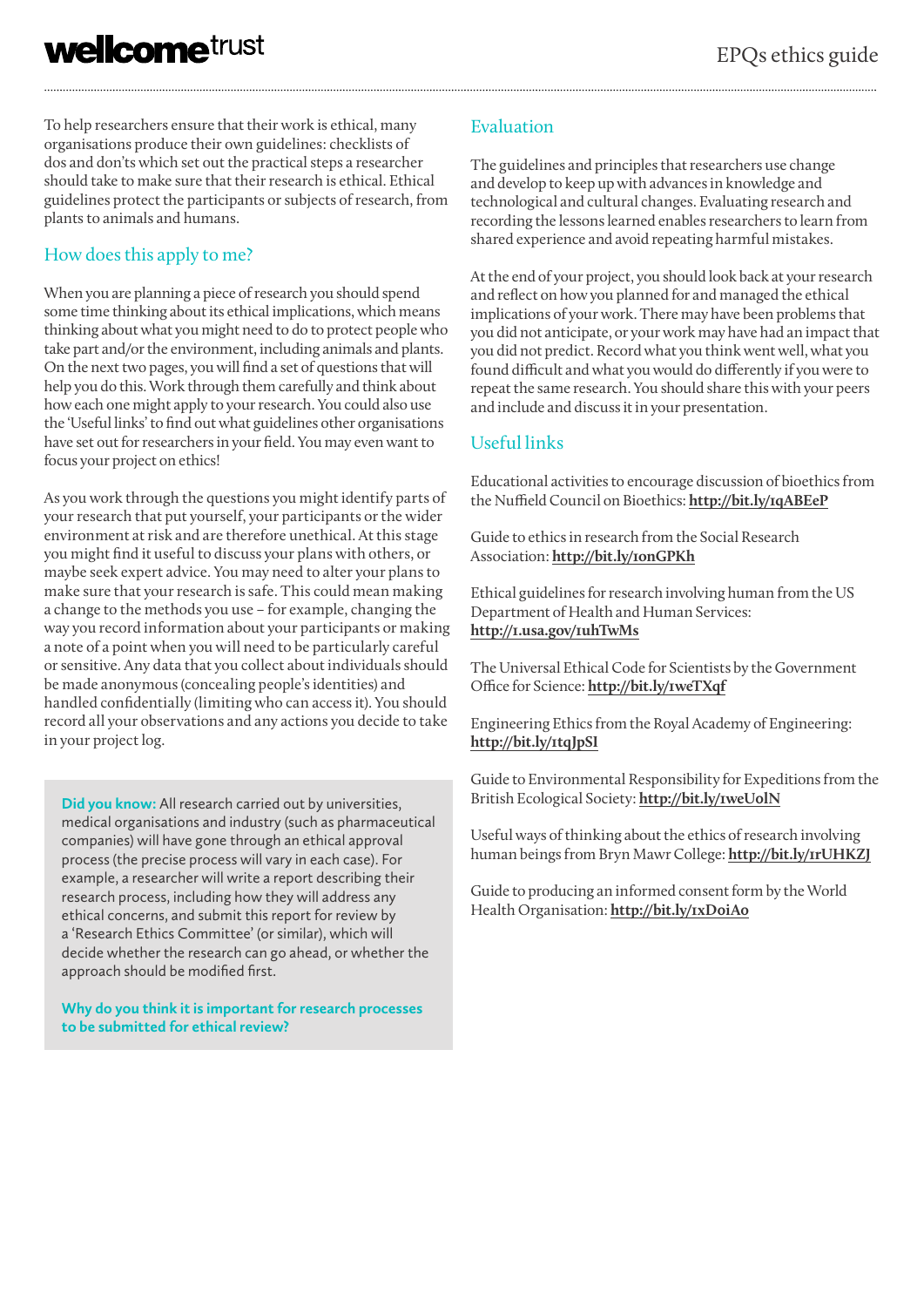# Questions you must ask

#### **Respect for individuals**

*Has everybody who is taking part in your research freely agreed to take part with a good understanding of the risks of the research and their role in it?*

This is 'informed consent'. You must ensure that all your participants give informed consent before you start your research. Explain your research to everyone involved; for example:

- what the aims and methods are
- what participants will be asked to do and why
- what the risks and benefits are
- how the information they provide will be stored and used.

It's OK to actively invite people to take part, but nobody should feel pressured into giving their consent.

If you suspect that any of your participants have not or cannot give informed consent (for example, if they have a particular learning difficulty) then it may not be appropriate to involve them in your research and you should seek further advice before continuing.

You might want to create a consent form for your participants to tell them about your research, which they can sign and date to act as a record of their consent. You can see example informed consent forms from the World Health Organization and Stanford University at **http://stanford.io/1nIvOTy**.

#### **Using neutral language**

When explaining your approach you must be careful not to unintentionally influence their responses (and your results). For example, saying "I'm looking at whether emotionally charged words are easier to remember than neutral ones" might suggest what you are expecting to find, as well as giving away that there will be a memory test at the end. Instead, you might say something more general, like "I'm looking at how people respond to certain words in different circumstances."

#### **Acting in people's best interests**

#### *Have you completed a health and safety check and risk assessment?*

You are responsible for the safety of your participants, yourself and others nearby. Make sure that you conduct your research with care and in accordance with health and safety regulations. If there are risks associated with your research – for example, if you are using toxic chemicals – then plan how you will minimise those risks and what to do if things go wrong.

#### *What impact could your research have on your participants, the environment, or the wider community?*

Consider what benefits or harm might result from your research: how might your approach affect those taking part, or the environment?

The results of your investigation might also have an impact on those involved, so you should think about who you will share your results with and how.

#### **Benefits versus harms**

You may decide to do some research in your local community looking at people's diets. In doing so you may find that some people eat more of a certain foodstuff, which could put them at greater risk of disease; for example, very sugary food can increase the risk of developing diabetes. The people who agreed to take part in your research might not have wanted to find this out, and being told that they are at risk of disease could be distressing for them. You need to decide whether your findings could have a negative impact, and if so, whether that impact is acceptable given the benefits you expect to see.

If you are gathering information about people, such as by using a survey or an interview, you should keep their information confidential and anonymous – unless they have said they are happy for other people to know how they responded, and as long as this could do them no harm. For example, someone may be at risk of developing a genetic disease later in life and be happy to discuss this openly with you without requesting confidentiality or anonymity; however, if an insurance company found out about this risk, that individual may not be able to receive health or life insurance, which could harm them. **Confidentiality and anonymity protects participants by maintaining their right to privacy.**